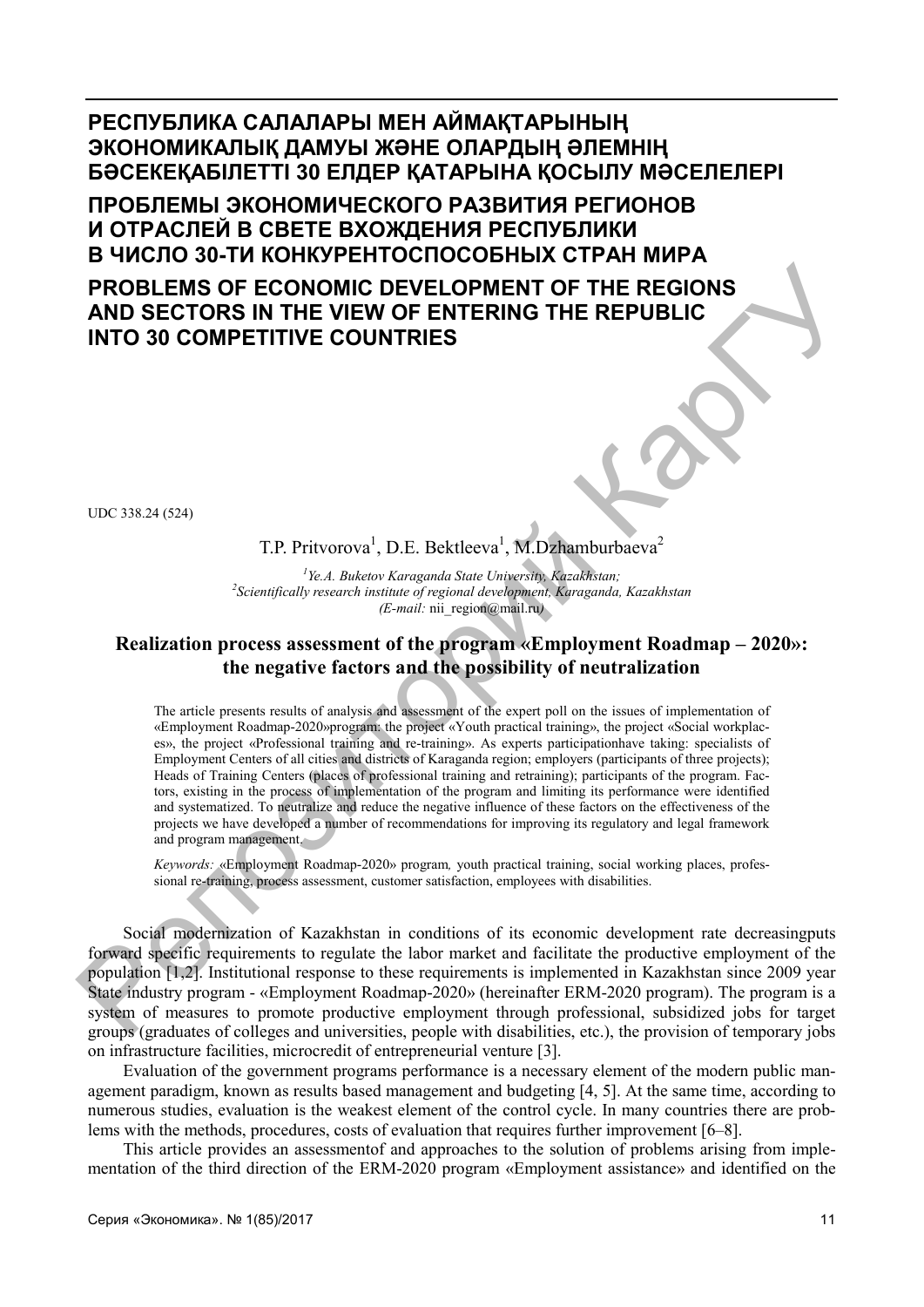basis of a survey of all categories of stakeholders (employees, employers, supervisors of training centers) and program administrators.

The aim of the study presented in this article is the systematization of factors negatively affect the process of implementing the third direction of the Employment Roadmap-2020 program for the development of recommendations to neutralize or reduce the limitation character of these factors.

To identify these problems, a survey was undertaken in the form of interviews the following stakeholders:

specialists of Employment Centers of all cities and districts Karaganda Oblast (32 persons);

employers (project participants of «Youth practical training», «Social workplaces», «Professional training and retraining» (24 persons);

heads of training center -places of professional training and retraining (8 people);

participantsof the program on the projects «Youth practical training», «Social workplaces», «Professional training and retraining», including potential participants among people with disabilities addressed to the Employment Centerswith the purpose to participate in the ERM program and subsequent job placement (387).

Classification of the problems identified by cities and regions are presented in Table.

Systematization of the results obtained made it possible to identify as well as common problems and typical for a particular type of population cluster (rural townships, small towns, medium-sized and large cities).

In the project «Youth practical training» experts pointed out the following problems of services provision process:

-Imbalance of vocational - qualification profile of supply and demand in the labor market. This problem is common to all rural settlements and small towns of Karaganda region (for example, in the Osakarovsk area surplus of teachers and programmers, in Shakhtinskprogrammers excess and shortage of lawyers). The existence of imbalance leads to that a practices place might not match the diploma specialty of the program participant. Since participation in the project «Youth practical training» is connected with the place of residence of the young person, then the problem is defined by the existing regulatory and legal framework. As a result, this leads to a lack of satisfaction on the part of some participants of the program, to the performance decrease of the programimplementation. It is these participants suggest that the program is useless and does not develop practical skills. Frame and screeness of served presentation of the served in the served in the served in the served in the served in the served in the served in the served in the served in the served in the served in the served in the ser

Program participants have high demands to the conditions and remuneration of labor. Specialists of the cities in the area and heads of companies have pointed out thiscircumstance. Young people are not satisfied with the conditions and remuneration of labor. High requests tend to reduce the performance of the program implementation, when young people voluntarily refuses to take part in the project «Youth practical training», without completing it, or fails to sign a labor contract with an employer. This and the following problem related to the motivation of the participants.

Low activity of some participants, which experts of Employment Centers note in the metropolitan area and heads of companies. Young people are passive, shows no interest in work, not trying to prove themself. As a result, the employer is not interested to conclude employment contract with such probationer.

Unreasonable decreasedage of a young person to 24 years, because according to the life circumstances, especially for women, this age is young. With regard to family responsibilities (the birth and upbringing of children), they often become economically active 24 years later and are willing to participate in the project«Youth practical training».

Part-time internship because of fixed calendar dates from July to December has been noted by participants in many territorial units of the area, mainly in large and medium-sized cities of the region. This leads to a lack of satisfaction among young people, to the degradation of the program'sfinal results. It is these participants say that the program does not provide the opportunity to acquire the necessary practical skills. In small towns and some parts of the region the problem being solved through case-by-case approach to the participant, whose practice is broken by December 31, but when open the spigot for next year it continues in full volume.

Lack of ability to change the place of practices because of objective and subjective reasons has been noted by participants (youth) almost everywhere, except 3 territorial units. This fact contributes to the reduction of a positive outcome of participation in the program, i.e. employment. The problem lies in the style of administrators that are not too delve into the circumstances and causes of the change of place of practice and did not want to give further attention to the participant.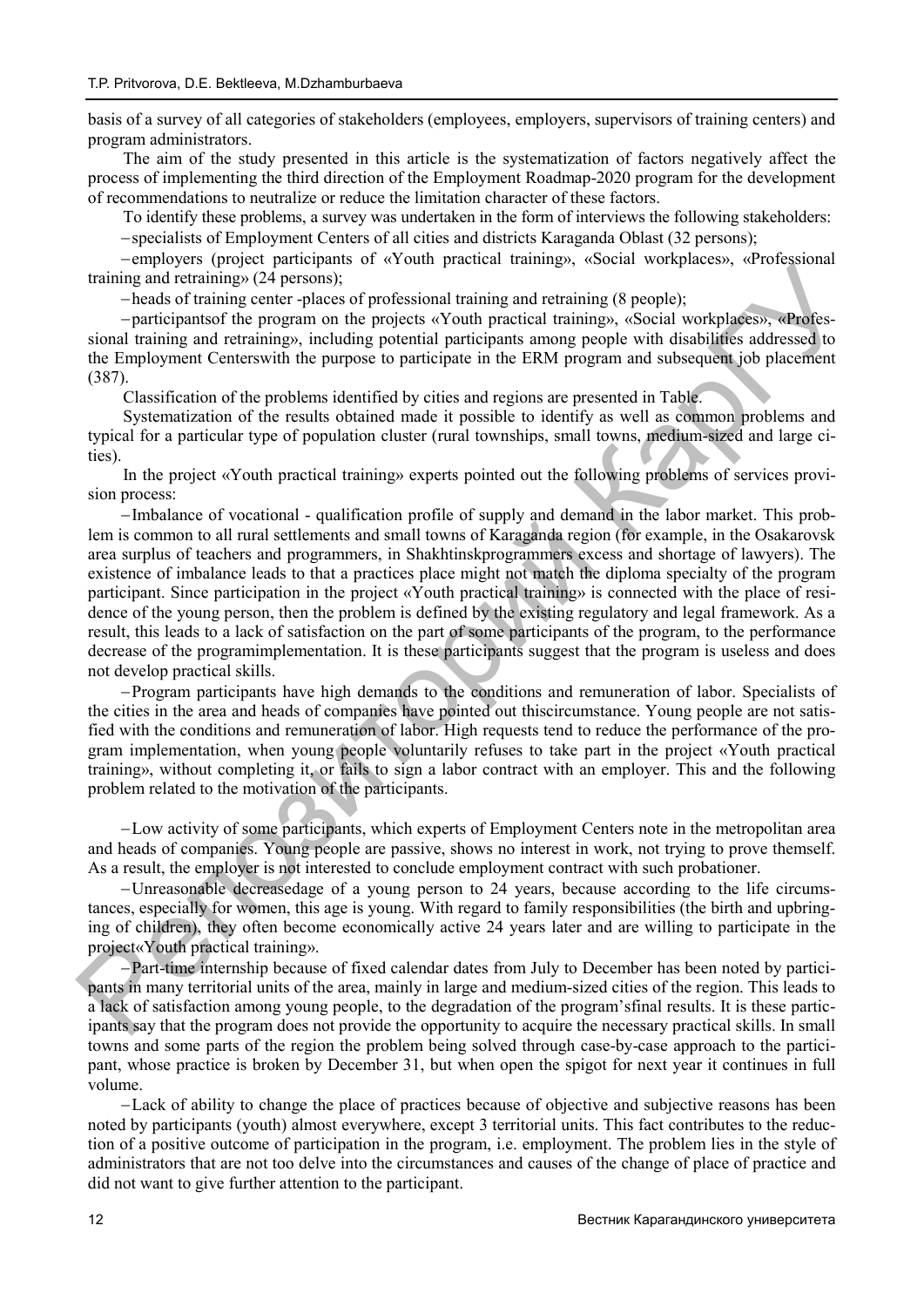|                                                                                                                                                                            |                                                       | Features of the problem   |                                                                                                                        |                                    |
|----------------------------------------------------------------------------------------------------------------------------------------------------------------------------|-------------------------------------------------------|---------------------------|------------------------------------------------------------------------------------------------------------------------|------------------------------------|
| Core of the problem                                                                                                                                                        | Limiting factor                                       | Rural areas               | Small towns                                                                                                            | dium-sized cities<br>Large and me- |
|                                                                                                                                                                            | $\mathbf 1$                                           | 3                         | 4                                                                                                                      | 5                                  |
|                                                                                                                                                                            | Project «Youth practical training»                    |                           |                                                                                                                        |                                    |
| $\overline{Q}$<br>ᆂ<br>the specialty at youth practical training due to an in<br>The lack of employment opportunities according t<br>balance in the labour market          | Regulatory and legal frame-<br>(RLF)<br>work          |                           | Everywhere                                                                                                             |                                    |
| (wages,<br>demands<br>Program participants have high<br>comfortable working conditions)                                                                                    | Motivationofparticipants                              | $\mathsf{S}^{\mathsf{O}}$ | Yes                                                                                                                    | Yes                                |
| $\ddot{\mathbf{O}}$<br>Low activity of some participants, lack of disciplin<br>and interest in the work                                                                    | The interests of employers                            |                           | Individual cases are ubiquitous                                                                                        |                                    |
| Incomplete passage of practice due to the fixed ca-<br>lendar borders from July to December                                                                                | The work style of program ad-                         |                           | There are, but in several small towns                                                                                  |                                    |
| practices<br>Lack of opportunities of one-timechange<br>because of subjective reasons                                                                                      | ministrators                                          |                           | and areas being solved through case-<br>by-case approach                                                               | Yes                                |
| The age limit for participation 24 years                                                                                                                                   | Regulatory and legal frame-<br>work                   |                           | Everywhere                                                                                                             |                                    |
| Š,<br>Low rate of involvement of youth with disabilitie<br>(vision, hearing, SMA)                                                                                          | The work style of program ad-<br>ministrators and RLF |                           | Everywhere, except Temirtau                                                                                            |                                    |
|                                                                                                                                                                            | Project «Social workplaces»                           |                           |                                                                                                                        |                                    |
| $\bullet$<br>The dominance of subjects with seasonal work, whil<br>SWP contract up to a year                                                                               | Geo-economic                                          | Yes                       | $\frac{1}{2}$                                                                                                          |                                    |
| industrial enterprises with heavy work, since SWP on<br>Problems creating SWP due to the domination of the<br>heavy and hazardous workin the Labor Code is pro-<br>hibited | Regulatory and legal frame-<br>work                   | $\mathsf{S}^{\mathsf{O}}$ | traditional industry (metallurgy, construc-<br>The mono-towns with the dominance of<br>tion materials production, etc. |                                    |
| For large industrial enterprises the project is not at-<br>tractive                                                                                                        | Geo-economic.Interests of em-<br>ployers              |                           | Everywhere where there are large industrial enterprises, in-<br>cluding mining                                         |                                    |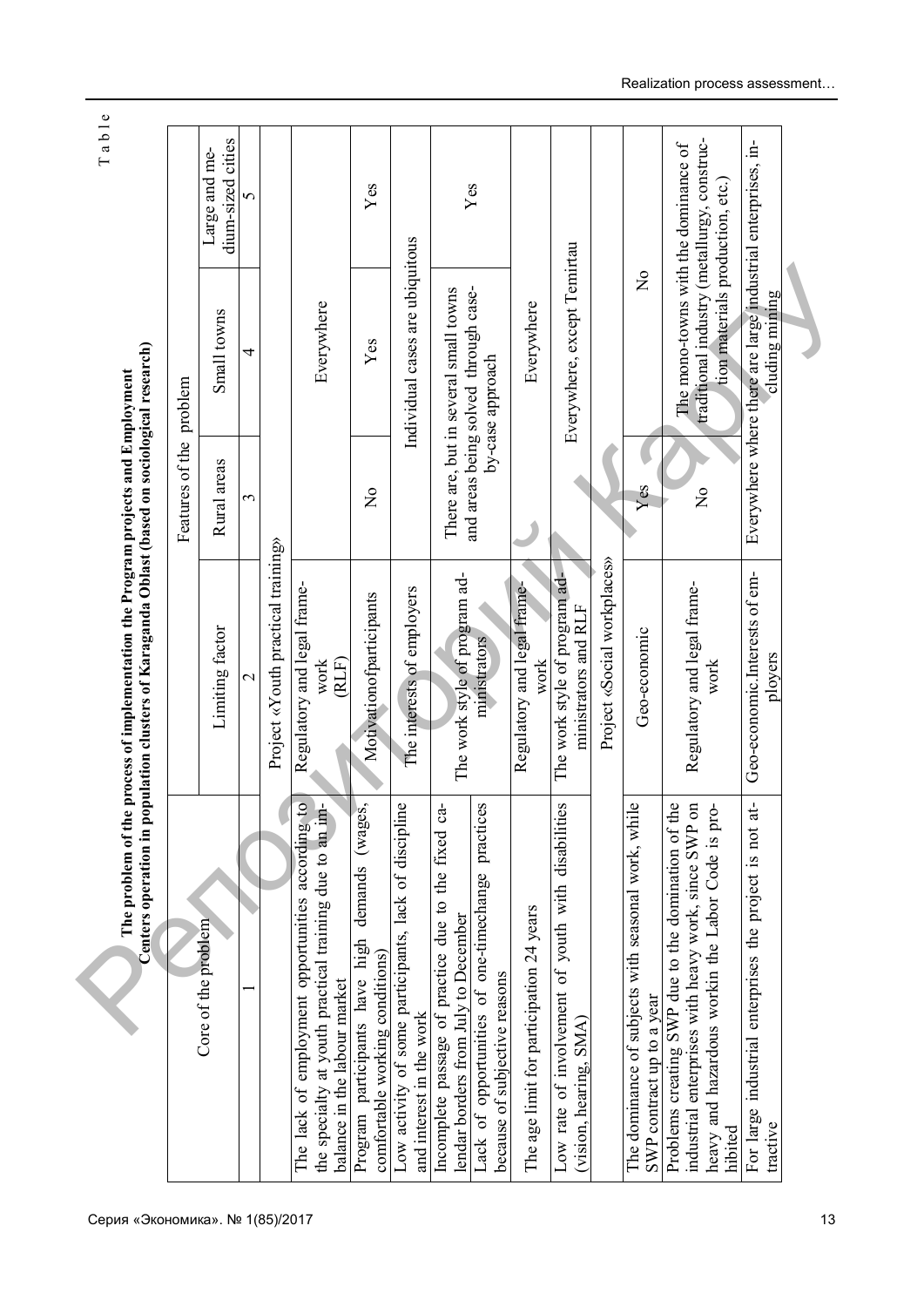| 5           |                                                                                         |                                                                                   |                                                                                                                                                                |                                                                                                                                                              |                                        | $\frac{1}{2}$                                                                                                                                                                                                                                                                      |                                                                                       |                                                                               |                                                                             |                           |                                                                                                                                                                 |                                        |                                |
|-------------|-----------------------------------------------------------------------------------------|-----------------------------------------------------------------------------------|----------------------------------------------------------------------------------------------------------------------------------------------------------------|--------------------------------------------------------------------------------------------------------------------------------------------------------------|----------------------------------------|------------------------------------------------------------------------------------------------------------------------------------------------------------------------------------------------------------------------------------------------------------------------------------|---------------------------------------------------------------------------------------|-------------------------------------------------------------------------------|-----------------------------------------------------------------------------|---------------------------|-----------------------------------------------------------------------------------------------------------------------------------------------------------------|----------------------------------------|--------------------------------|
| 4           | Everywhere                                                                              | Everywhere                                                                        | $\frac{1}{2}$                                                                                                                                                  | Everywhere                                                                                                                                                   |                                        | Yes                                                                                                                                                                                                                                                                                |                                                                                       |                                                                               | Everywhere                                                                  |                           | Everywhere                                                                                                                                                      |                                        |                                |
| 3           |                                                                                         |                                                                                   | Yes                                                                                                                                                            |                                                                                                                                                              |                                        |                                                                                                                                                                                                                                                                                    |                                                                                       |                                                                               |                                                                             |                           |                                                                                                                                                                 |                                        |                                |
| $\mathbf 2$ | Economicfactor                                                                          |                                                                                   | Regulatory and legal frame-<br>work                                                                                                                            |                                                                                                                                                              | «Professional training and retraining» | Regulatory and legal frame-<br>work                                                                                                                                                                                                                                                | Motivation of participants                                                            | The interests of employers                                                    | The work style of administra-<br>tors                                       | <b>Employment Centers</b> | The work style of program<br>administrators and RLF                                                                                                             | Regulatory and legal frame-<br>work    |                                |
|             | Difficulties employment of participants aged 50 years<br>and above (pre-retirement age) | The cost of obtaining a medical certificate for partici-<br>pation in the program | the presence of additional monitoring, requirements for<br>$\mathbf{c}$<br>Unattractiveness of SWP for farm households due<br>preparing and submitting reports | $\Xi$<br>the program because of the annual subsidies for per-<br>Low rate of involvement of people with disabilities<br>sons with disabilities is not enough |                                        | he<br>but their rights are curtailed by Regional Department<br>Insufficient funds (scholarship and financial assis-<br>required specialty with the consent of the employer,<br>Local schools are willing to train and retrain on<br>tance) to live in a major city<br>of Education | Participants did not wish to leave their locality and<br>leave the family and economy | Variant «Training» for 10 months and higheris unat-<br>tractive for employers | $\Xi$<br>Low rate of involvement of people with disabilities<br>the program |                           | Poor informational support on the official site about<br>the projects of the program, timing of setting groups<br>forprofessional training and retraining, etc. | Inefficient use of the budgetary funds | Note: Compiled by the authors. |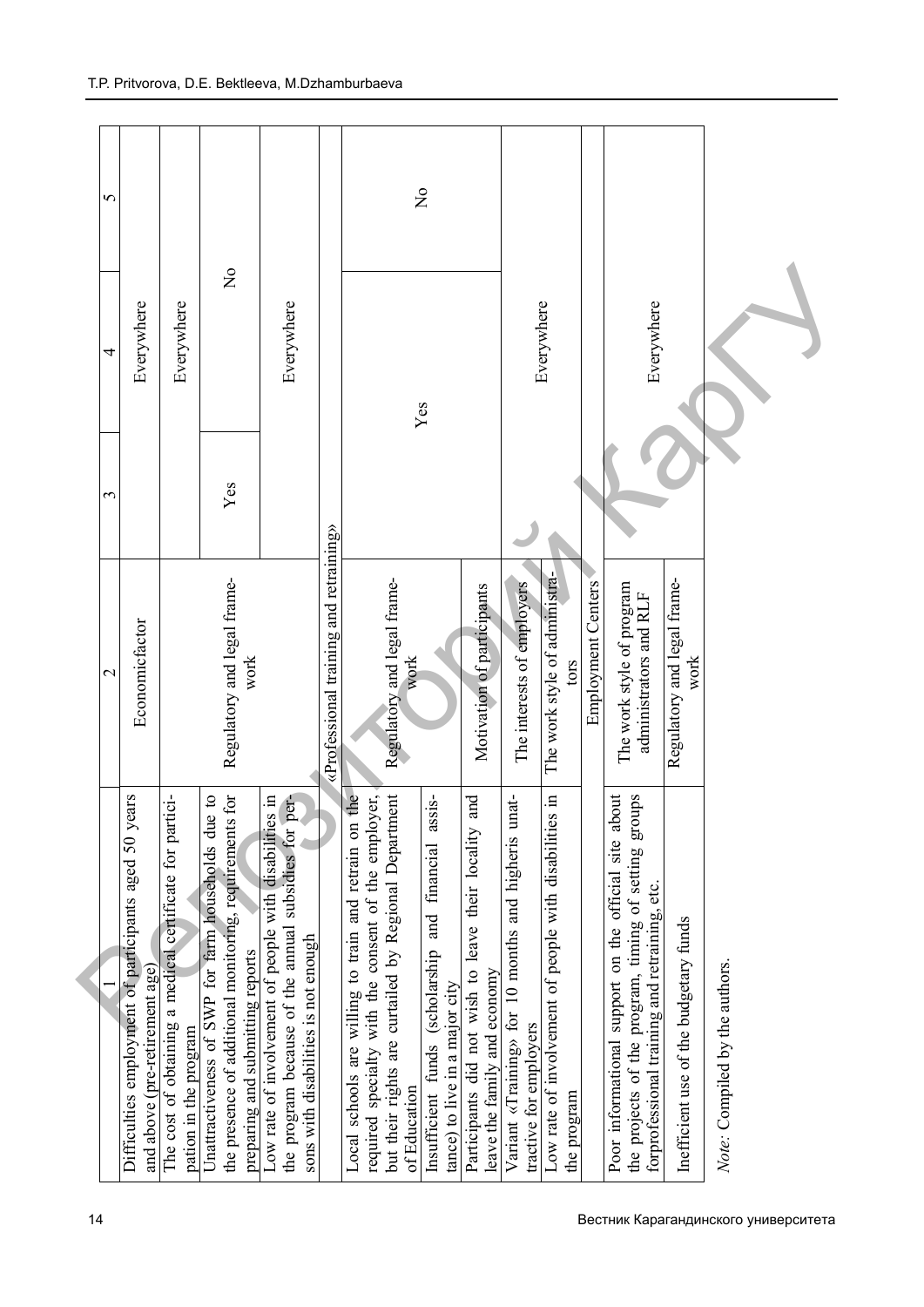Low rate of involvement of youth into the program with disabilities (especially «persons with classicaldisabilities»vision, hearing orSMA). Advances in the employment of persons with disabilities are minor,except for Temirtau, where close cooperation with local public association Social Association «Temirtau Youth Club»is established.

When assessing the implementation of the project «Social workplaces» respondents ofall groups identified the following problems:

-Specialists of the Employment Centers of rural settlements of the area are note problems when creating SWP due to the dominance of businesses with seasonal work (temporary employment). Hence we have the low probability of concluding a labor contract for a period of 1 year and more, while the final result of the program is to find a job for permanent workplace.

The specialists of the Employment Centers of industrial cities have noted difficulties in establishing SWP due to dominance of enterprises of heavy and hazardous kinds of work. According to the current basic regulatory and legal Act, SWP are not created in heavy work, work in harmful and/or dangerous conditions. According to the Labor Codeof the Republic of Kazakhstan, heavy work is the kinds of employee activities associated with permanent movements, moving and carrying by hand (ten kilograms or more) weights and requiring greater physical effort (energy consumption, more than 250 kcal/h) [9]. These conditions limit the possibilities for Employment Centers of industrial cities to create and offer SWP to the program participants. By own the total methods in the computer of this message with scaling whole the proportion of the product of the product of the product of the product of the product of the product of the product of the product of the pr

For large industrial enterprises the project is not attractive because wages have a small ratio in the production cost, benefits of subsidizing feels mainly sphere of services and small/medium business.

Difficulty of participants' employment aged 50 years and higher (pre-retirement age) are fixed everywhere. People of pre-retirement nearing retirement age are considered by employers as an inefficient work force.

The difficulties of preparing documents for participation in the program include getting of medical certificate, which is issued only for a fee. Challengers have problems with preparing medical certificate on health status on form № 086/u, approved by order of the Acting Minister of health of the Republic of Kazakhstan from November 23, 2010 year,№907 «about the approval of forms of primary health care documentation of medical organizations» (registered in the State Register of Regulatory and legal Acts № 6697) [10] (Medical certificate is submitted by the participant before issuing a direction to the social working place).

Unattractiveness of SWP for farm households (hereinafter FHH) due to the presence of additional monitoring, requirements for preparing and submitting reports. According to the normative-legal base FHHmust submit reports each month if they receive subsidies to their employees' wages. During active season of agricultural works FHHmay miss time of reports, they get penalties and as a result, they refuse to participate in the program. This fact greatly reduces the possibilities of the program, as FHHare the main partners in the countryside.

Low rate of involvement into the program of people with the most massive typesof disability (vision, hearing, supporting-motor apparatus). It was noted by the specialists of the Employment Centers of all cities and districts of Karaganda region that people with disabilities are rare addresses to the Employment Centers for participation in the program. With those who have addressed, work is also hampered because there are a few opportunities are offered for employment people with disabilities and performance of this work is low. Only in certain cities, for example in Temirtau, if Employment Centers work closely with organizations of non-profit sector, the final results from the participation of disabled persons in the program improved.

While realization the project «Professional training and retraining» experts pointed out the following problems:

-Regional colleges have a contract with their employers (dual system), but they don't enter the program according to the decision of the Regional Department of Education.As a result, the project participants are forced to go to Karaganda to get profession, in spite of the fact that in the locality there are corresponding schools that can prepare the project participants on a wide range of professions in accordance with the requirements of the employers (Osakarovka district, Nura district, Saran city, Balkhash city). Such a model does not suit the project participants, and they refuse to be trained for the following reasons:

A) Amount of fellowships and grants are insufficient for normal living in the city. Financial assistance for accommodation 21210 KZT,fellowship16000 KZT per month [11].

B) People cannot afford to leave the household for 3-6 months, especially in rural areas.

-In addition, for the staff of Employment Center the ability to monitor the process of participants being in the program is reducing.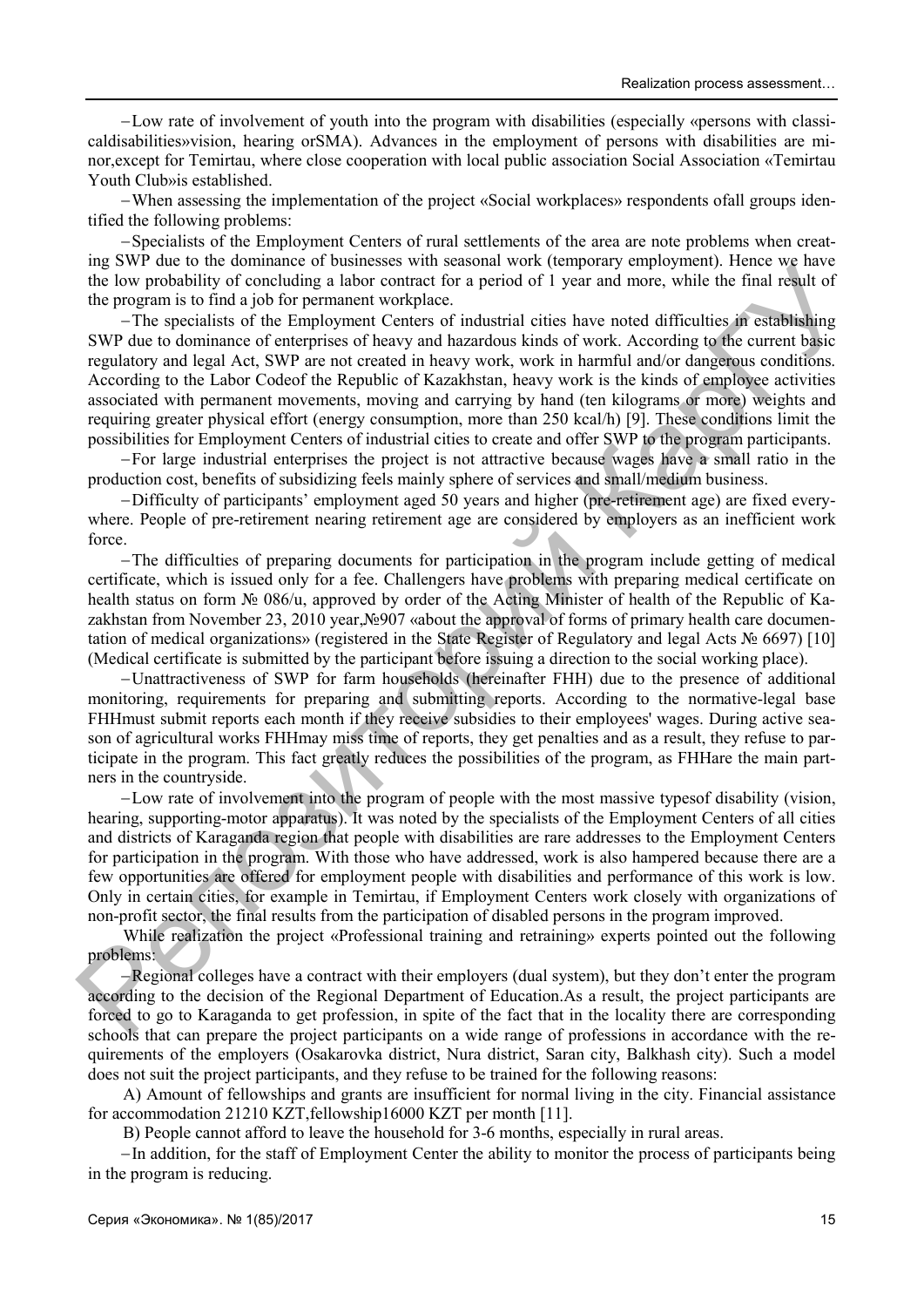The variant of the project «Professional training» is unattractive of for the participants and employers which took 10 months. Employers are not satisfied with the timing of professional training of specialists, since the employer is forced to wait a specialist nearly a year. Therefore, most often chosen form of «retraining» for a period of from 3 to 6 months.

Low rate of persons with disabilities involvement (especially on vision, hearing, SMA)in to the program because employment perspectives are oftennot clear for them.

In addition to the above problems,specialists of Employment Centers are highlighting program's drawbacks:

 difficulties of implementing program for people with disabilities (especially on vision, hearing,  $SMA$ <sup>:</sup>

A) Within the framework of «Social workplaces» project realization there is not indicative list of occupations for each category of disability, which is developed and approved by official bodies, such as the Ministry of health and social development, on which the staff of the Centers could draw upon when looking for a workplace.

B) Within the framework of «Social workplaces» project realization, employers are not interested in receivinggrant only for a one year, referring to the fact that people with disabilities often have lower productivity than an ordinary employee.

C) Difficulties of communication with persons with disabilities, for example, specialist of the Centers do not speak sign language to work with hearing disability persons.

As a result, Employment Centers are not interested when people with disabilities will be participants of the program. In practice, therefore, information about the program among people with disabilities is not spread out, in some cases was covered up (for example, in Karaganda, information about opportunities to participate in the project «Professional training and retraining» has been suppressed from the person with vision disabilities).

- Inefficient use of budgetary funds.

A) It's about payment of the scholarship to the working participant of the program, who is passing professional training. According to the expert's opinion of Employment Centers, this category of program participants doesn't need scholarship because they continue to work and receive wages.

B) Double subsidies for some employers. When implementing the program, in practice has formed a pattern according to which the company is subsidized twice, when it receives subsidies for a young man within the framework of the project «Youth practical training» (employer within 6 months of the practice pays nothing to practicing person) and then, when practicing personstays at the same enterprise in the framework of the project «Social workplaces» the employer saves 35% of the salary of the employee, which is compensated by the State. About 40% ofemployers-programparticipantsareimplementingthismodel. oac.s.<br>
Some difficulties of implementing program for people with disabilities (especially on vision, hearing,<br>
ANAA) the framework of eSocial workpluces project realization there is not indicating like of a<br>grain on Mira

Thus, factors that influence negatively on the implementation of the program and its outcomes have been identified by us as the objective and subjective.

The following objective factors were identified:

Regulatory and legal support of the ERM-2020 program and its coordination with the Labor Code on specific issues.

The volume and diversification of demand and supply on the local labor market resources that is predetermined by the geo-economic situation and the economic specialization of the region as a whole.

Macro and meso-economic conditions, i.e. the dynamics of economic development of the country and the region.

Subjective factors influencing the implementation of the program are: motivation of participants, motivation of employers, working style of program administrators.

From combination of objective factors the direct influence can be made on to the legal regulation of the program, which will in some cases neutralizing adverse geo-economic and meso-economic factors limiting its effectiveness.

Proposals for lifting or weakening of the factors involved in the implementation of the program on the basis of improving the policy environment for it are presented in Figure.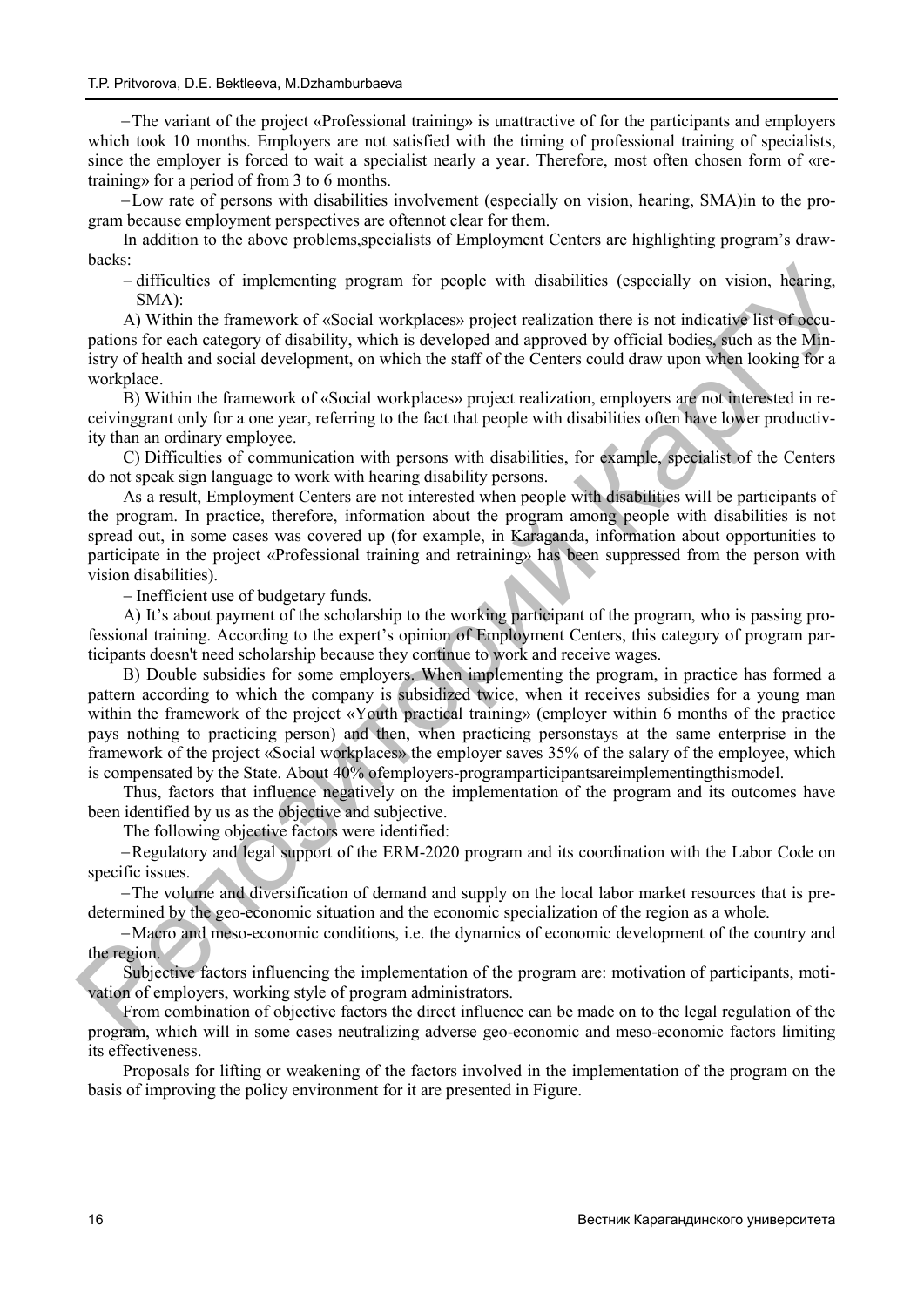Project «Youth practical training»

- •Employment opportunities within 1,5 hour of accessibility from the place of residence of the participant
- •Extension of participant age until 28 years
- •Opportunity to decline the services of a participant in case of misconduct and poor performance; to bind the worker in this case to reimburse the State payroll costs

Project «Social workplaces»

- •Opportunity of breaking contract with FHH after 6 months and its renewal during the next 6 months, determine FHH duty to report once every six months
- •Introduce amendment into the Labour legislative permitting to create SWP in places with harmful and dangerous conditions of work for persons wothout disabilities
- •Adopting a rule on subsidizing labor of disabled persons of group 1 and 2 on a permanent base
- •The introduction of the advance payment to receive medical sertificate for the program participant, which is issued after signing the contract

«Profes sional training and r re-training»

- •Cancellation of scholarships for participants in the program who is taking retraining g, because they are working and get wages
- •Exclusio n of the Department of Education out of dual system, employer - Training Center. It will resulted in reducing g costs for scholarships and financial aid, and w will increase satisfaction of participants of the program, who in some cases will have training on the place of residence

Figure. Proposals for improving regulatory and legal framework for providing implementation process of ERM-2020 program (compiled by the authors)

So, in the project «Youth practical training» a step-back from the principle of tight fixing the place of practice according to the place of registration and specifying it as 1,5 hour of accessibility will allow the employee to get practical training within a metropolitan area or in the nearby area, which in many cases will resolve the question of structural labor market imbalances. of estickness of the next of multiple next of multiple perturbane that the control of the present of the present of the properties of the Control of the Control of the Control of the Control of the Control of the Control

Meeting the interests of the employer, it is appropriate to prescribe for him an opportunity to decline the services of a young man in case of misconduct and poor performance, binding the worker in this case to reimburse the State payroll costs.

For the project «Social workplaces» it is appropriate to introduce the following amendments to the rules and regulations for participation in the program.

In rural areas where farm householdsis the main partners of the Employment Centers, it is advisable to determine the opportunity of braking yearly contract after 6 months of its implementation with the possibility of its renewal during the next 6 months. Given the nature of the economic activity in agriculture, determine their duty to report once every six months.

To resolve conflicts between the Labor Code prohibiting creating social working places in harmful and dangerous work, and by the ERM-2020 program can be introduced amendment into the Labor Code, according to which this provision applies only to workers with disabilities. This will allow cities, with a deficit of jobs, to employ ordinary unemployed at factories producing building materials, which for many small and medium-sized cities are the main subjects of the industry.

In the project « Professional training and retraining» an exclusion of the Department of Education out of the number of decision makers subjects about the place of training, will in many cases allow implementationof dual system (agreement between the Employment Center, Training Center and the employer) without excessive bureaucracy. Since there is a lobbying of collegesinterests take place, which are located in the regional center, at the expense of Training Centers interests.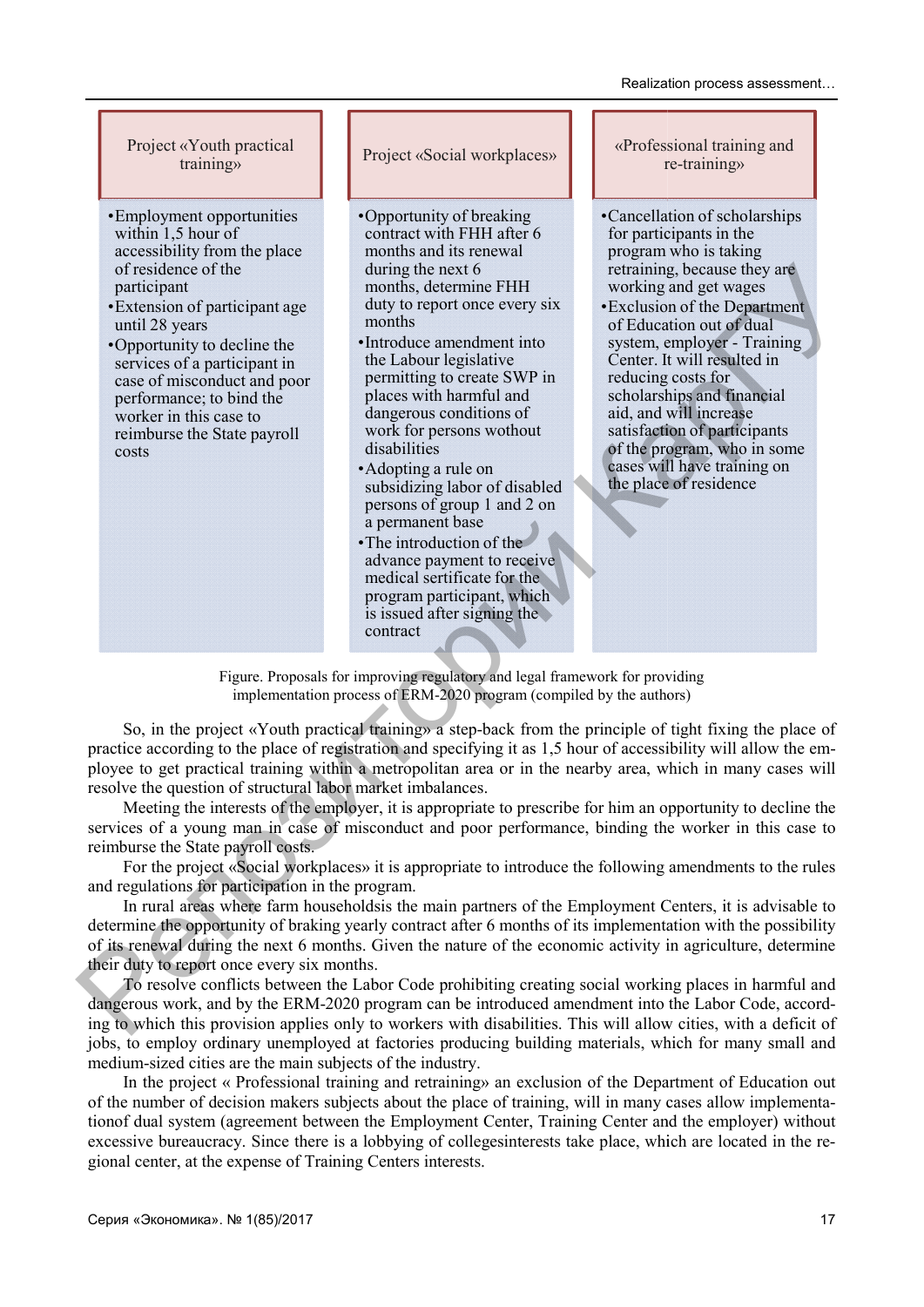It will also support the subjective interests of parties not willing to leave their places of permanent residence, and increase the economic efficiency of the project, because it will reduce unnecessary expenditures.

For all projects of the third direction of the program the relevant question is integration of citizens with disabilities, and the least involved are the most massive groups with vision, hearing, and movement disabilities. The best working schemes in this issue are cooperation with organizations of the non-profit sector. In our view, it is necessary to enter the remuneration of those organizations for each employed on permanent work.

Separate block of proposals for improving program implementation process is associated with changing program administrators'style of work:

It's necessary to pass on an individual approach to the participant while observing period of practice within 6 months (despite the end of the calendar year) and the possibility of a one-time change of place of practice for the project participant.

There is a need to improve information transparency of the Employment Centre activity, providing publication on the official website of up-to-date information on professional training, time of admission those who have desire, etc.

-It is necessary to strengthen cooperation with NGOs, because they can approach the matter informally and implement an individual approach in the employment of an employee with disabilities.

To maintain constant communication with participants and employers (monitoring) and subsequent to the results to avoid prolonged subsidization, especially double (project «Youth practical training» and SWP) by those employers whose work has been criticized by the participants of the program and performance on the issue of employment for a permanent of work is low.

Summing up the results of the study, we can draw conclusions that all of participants have problems during implementation of the ERM-2020 program. Systematization of the results of the expert survey allowed us to identify the factors that influence the implementation process and limiting the effectiveness of the program. They are separated by us on objective (regulatory - legal and economic) and subjective (motivation of participants, interests of employers, program administrators'style of working). To neutralize and reduce the negative impact of these factors on the effectiveness of the projects we have developed a number of recommendations for improving its regulatory - legalframework and program management. **Program administration** Skyle of work.<sup>2</sup>, we can discuss the proposition of a proposition of proposition of the projection product in the projection product in the projection of profession and of the celebrative State

#### Список литературы

1 Послание Президента Республики Казахстан — Лидера нации Н.А. Назарбаева народу Казахстана «Стратегия «Казахстан-2050»: новый политический курс состоявшегося государства». — [ЭР]. Режим доступа: www. strategy2050.kz/ru/.

2 100 шагов по 5 институциональным реформам. — [ЭР]. Режим доступа: www.adilet.gov.kz/ru.

3 Дорожная карта занятости-2020. — [ЭР]. Режим доступа: www.dkz.mzsr.gov.kz/ru/node/8.

4 *Шафритца Дж., Хайда А.* Классики теории государственного управления: американская школа: учебник. — М.: Изд-во Моск. ун-та, 2003. — 800 с.

5 *Вольман Хельмут.* Оценивание реформ государственного управления: «третья волна» // Социологические исследования. — 2010. — № 10. — С. 93–99.

6 *Кузьмина А.И., Салливан Р.О., Кошелева Н.А.* Оценка программ: методология и практика: учебник. — М.: Престо-РК, 2009. — 396 с.

7 OECD and World Bank. Managing for Development Results Sourcebook / Development Assistance Committee of the Organisation for Economic Co-operation and Development and World Bank, 2012. — 3rd Edition.

8 *Хантри Г.П.* Мониторинг результативности в общественном секторе: учебник. — М.: Фонд «Институт экономики города», 2005. — 206 с.

9 Трудовой кодекс Республики Казахстан (с изм. и доп. от 06.04.2016 г.). — [ЭР]. Режим доступа: www.online.zakon.kz/Document/?doc\_id=38910832.

10 Правила организации и финансирования социальных рабочих мест. Приложение 2 к приказу Министра здравоохранения и социального развития Республики Казахстан от 14 июня 2016 г. № 516. — [ЭР]. Режим доступа: www. dkz.mzsr.gov.kz/ru/node/5359.

11 Правила организации и финансирования профессионального обучения. Приложение 2 к приказу Министра здравоохранения и социального развития Республики Казахстан от 14 июня 2016 г. № 516. — [ЭР]. Режим доступа: www. dkz.mzsr.gov.kz/ru/node/5359.